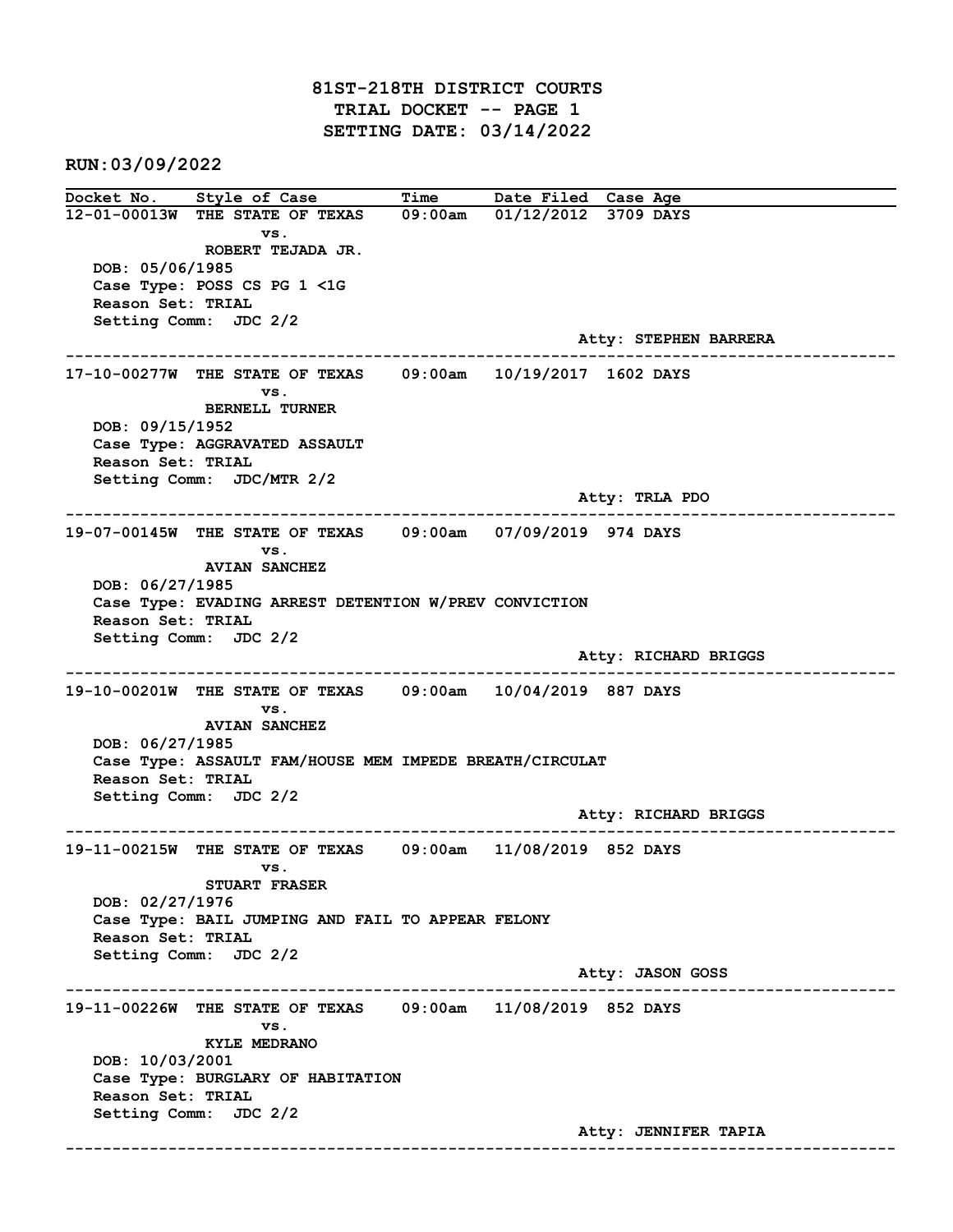# 81ST-218TH DISTRICT COURTS TRIAL DOCKET -- PAGE 2 SETTING DATE: 03/14/2022

RUN:03/09/2022

Docket No. Style of Case Time Date Filed Case Age 19-12-00241W THE STATE OF TEXAS 09:00am 12/06/2019 824 DAYS vs. WILLIAM A RUSSO II DOB: 12/19/1975 Case Type: AGG SEXUAL ASSAULT CHILD Reason Set: TRIAL Setting Comm: JDC 2/2 Atty: ROLANDO ARGUELLES ------------------------------------------------------------------------------------------------------------------------ 20-01-00021W THE STATE OF TEXAS 09:00am 01/14/2020 785 DAYS vs. JAMES RICHARD NOWELL DOB: 10/10/1960 Case Type: AGG SEXUAL ASSAULT OF ELDERLY/DISABLED PERSON Reason Set: TRIAL Setting Comm: JDC 2/2 Atty: EDWARD SHAUGHNESSY ------------------------------------------------------------------------------------------------------------------------ 20-02-00052W THE STATE OF TEXAS 09:00am 02/07/2020 761 DAYS vs. CHRISTOPHER WARD DOB: 09/21/1984 Case Type: CRIMINAL MISCHIEF >=\$2,500<\$30K Reason Set: TRIAL Setting Comm: JDC 2/2 Atty: MICHAEL DOMINICK ------------------------------------------------------------------------------------------------------------------------ 20-05-00084W THE STATE OF TEXAS 09:00am 05/08/2020 670 DAYS vs. JOHN GILBERT BROWN DOB: 03/18/1985 Case Type: INJURY CHILD/ELDERLY/DISABLE W/INT BODILY INJ Reason Set: TRIAL Setting Comm: JDC 2/2 Atty: PHILIP LAMBERT ------------------------------------------------------------------------------------------------------------------------ 20-05-00093W THE STATE OF TEXAS 09:00am 05/08/2020 670 DAYS vs. JOSHUA ESQUIVEL DOB: 02/27/1991 Case Type: AGG ASSAULT W/DEADLY WEAPON Reason Set: TRIAL Setting Comm: JDC 2/2 Atty: JENNIFER TAPIA ------------------------------------------------------------------------------------------------------------------------ 20-05-00125W THE STATE OF TEXAS 09:00am 05/08/2020 670 DAYS vs. AVIAN SANCHEZ DOB: 06/27/1985 Case Type: THEFT PROP >=\$2,500<\$30K Reason Set: TRIAL Setting Comm: JDC 2/2 Atty: RICHARD BRIGGS ------------------------------------------------------------------------------------------------------------------------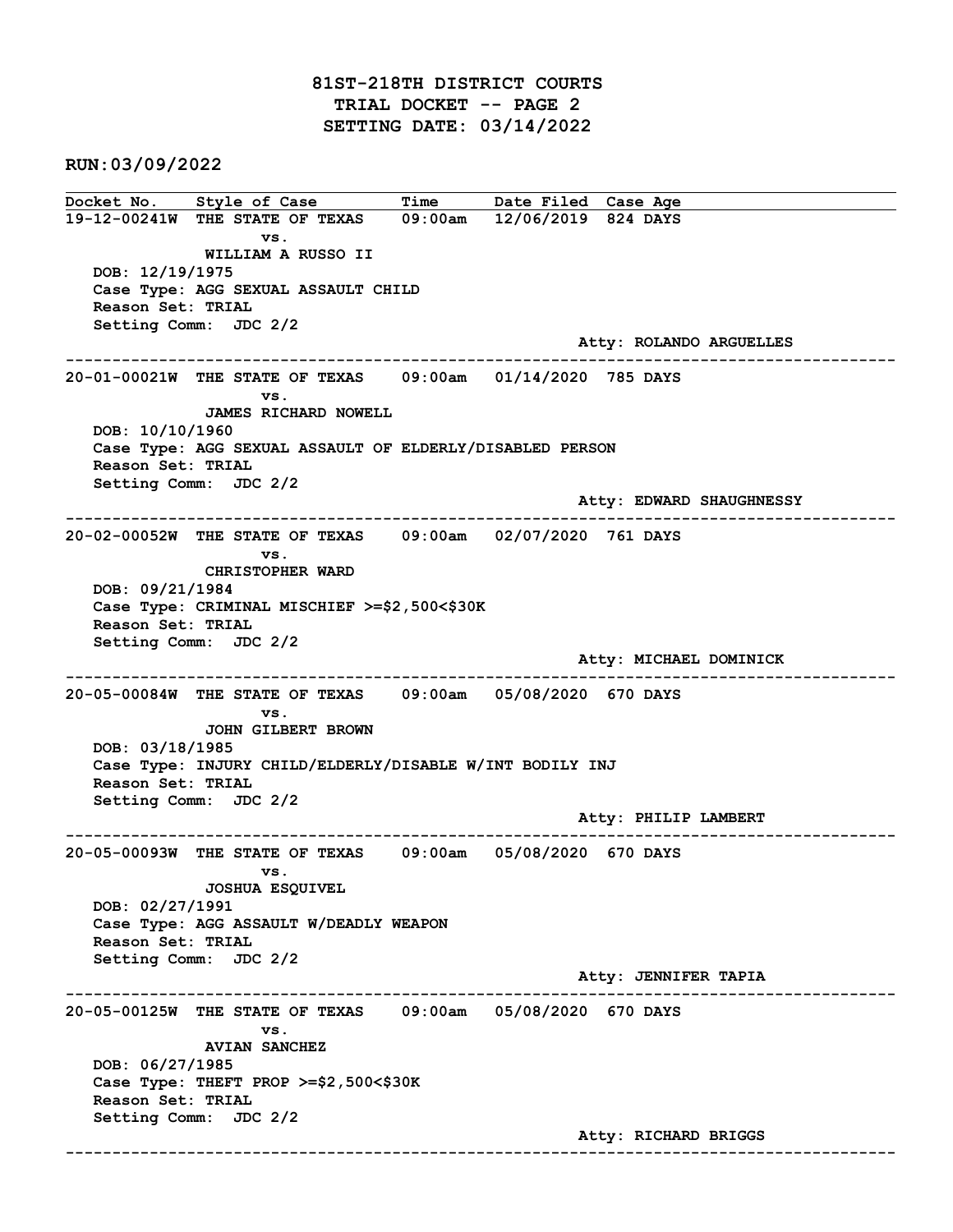RUN:03/09/2022

Docket No. Style of Case Time Date Filed Case Age 20-06-00147W THE STATE OF TEXAS 09:00am 06/12/2020 635 DAYS vs. ABE RAY HERRERA III DOB: 09/30/1966 Case Type: ABANDON ENDANGER CHILD CRIMINAL NEGLIGENCE Reason Set: TRIAL Setting Comm: JDC 2/2 Atty: ALFONSO CABANAS ------------------------------------------------------------------------------------------------------------------------ 20-06-00153W THE STATE OF TEXAS 09:00am 06/12/2020 635 DAYS vs. STUART FRASER DOB: 02/27/1976 Case Type: BAIL JUMPING AND FAIL TO APPEAR FELONY Reason Set: TRIAL Setting Comm: JDC 2/2 Atty: ED SHAUNESSEY ------------------------------------------------------------------------------------------------------------------------ 20-08-00159W THE STATE OF TEXAS 09:00am 08/14/2020 572 DAYS vs. NICHOLAS TRENT CHAPUT DOB: 09/15/1985 Case Type: SEXUAL ASSAULT CHILD Reason Set: TRIAL Setting Comm: JDC 2/2 Atty: EDWARD SHAUGHNESSY ------------------------------------------------------------------------------------------------------------------------ 20-08-00160W THE STATE OF TEXAS 09:00am 08/14/2020 572 DAYS vs. FERMAN CHAVEZ DOB: 08/23/1978 Case Type: SEX ABUSE OF CHILD CONTINUOUS: VICTIM UNDER 14 Reason Set: TRIAL Setting Comm: JDC 2/2 Atty: EDWARD BARTOLOMEI ------------------------------------------------------------------------------------------------------------------------ 20-08-00161W THE STATE OF TEXAS 09:00am 08/14/2020 572 DAYS vs. FERMAN CHAVEZ DOB: 08/23/1978 Case Type: Reason Set: TRIAL Setting Comm: JDC 2/2 Atty: EDWARD BARTOLOMEI ------------------------------------------------------------------------------------------------------------------------ 20-08-00165W THE STATE OF TEXAS 09:00am 08/14/2020 572 DAYS vs. KYLE MEDRANO DOB: 10/03/2001 Case Type: BURGLARY OF BUILDING Reason Set: TRIAL Setting Comm: JDC 2/2 Atty: JENNIFER TAPIA ------------------------------------------------------------------------------------------------------------------------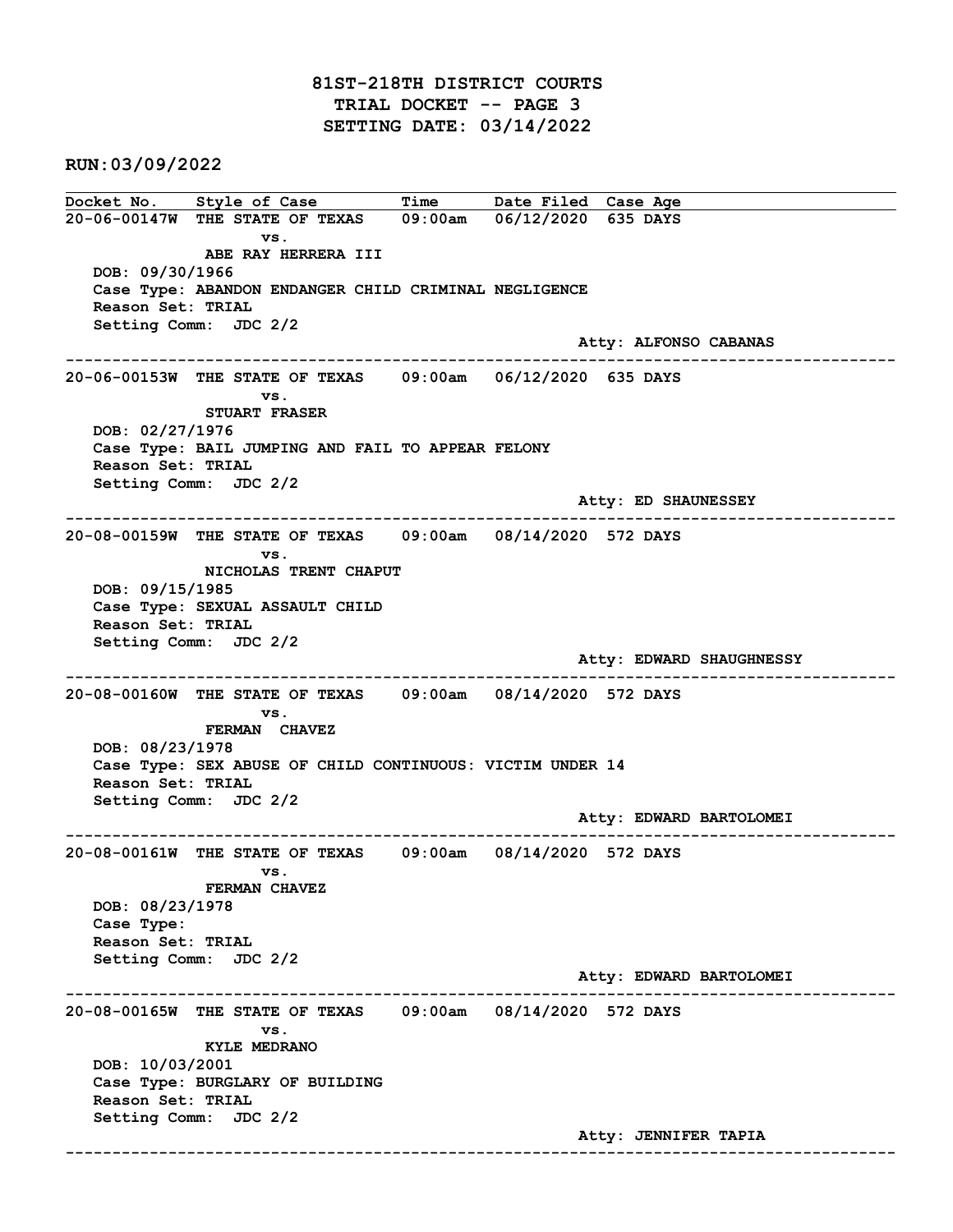# 81ST-218TH DISTRICT COURTS TRIAL DOCKET -- PAGE 4 SETTING DATE: 03/14/2022

RUN:03/09/2022

Docket No. Style of Case Time Date Filed Case Age 20-08-00171W THE STATE OF TEXAS 09:00am 08/14/2020 572 DAYS vs. KYLE MEDRANO DOB: 10/03/2001 Case Type: UNAUTH USE OF MOTOR VEHICLE Reason Set: TRIAL Setting Comm: JDC 2/2 Atty: JENNIFER TAPIA ------------------------------------------------------------------------------------------------------------------------ 20-08-00176W THE STATE OF TEXAS 09:00am 08/14/2020 572 DAYS vs. ZACHARY TAYLOR HEIMANN DOB: 12/22/1993 Case Type: POSS CS PG 1 <1G ANALOGUE Reason Set: TRIAL Setting Comm: JDC 2/2 Atty: ANDRES CEDILLOS ------------------------------------------------------------------------------------------------------------------------ 20-09-00233W THE STATE OF TEXAS 09:00am 09/04/2020 551 DAYS vs. ALEXIS KOTARA DOB: 09/26/1966 Case Type: UNAUTH USE OF MOTOR VEHICLE Reason Set: TRIAL Setting Comm: JDC 2/2 Atty: RUBEN FLORES ------------------------------------------------------------------------------------------------------------------------ 20-09-00249W THE STATE OF TEXAS 09:00am 09/04/2020 551 DAYS vs. MARTIRIANO E GARCIA DOB: 08/17/1948 Case Type: AGG SEXUAL ASSLT CHILD Reason Set: TRIAL Setting Comm: \*\*NEEDS INTERP\*\*JDC 2/2 Atty: ALFONSO CABANAS ------------------------------------------------------------------------------------------------------------------------ 20-09-00262W THE STATE OF TEXAS 09:00am 09/04/2020 551 DAYS vs. JOHNNY RAY REGER DOB: 12/04/1998 Case Type: ATTEMPTED SEXUAL ASSLT ANOTHER PERSON Reason Set: TRIAL Setting Comm: JDC 2/2 Atty: DANIEL RODRIGUEZ ------------------------------------------------------------------------------------------------------------------------ 20-10-00276W THE STATE OF TEXAS 09:00am 10/02/2020 523 DAYS vs. TRYNDA BROOK POPHAM DOB: 08/17/1993 Case Type: THEFT PROP >=\$2,500<\$30K Reason Set: TRIAL Setting Comm: JDC 2/2 Atty: JENNIFER TAPIA ------------------------------------------------------------------------------------------------------------------------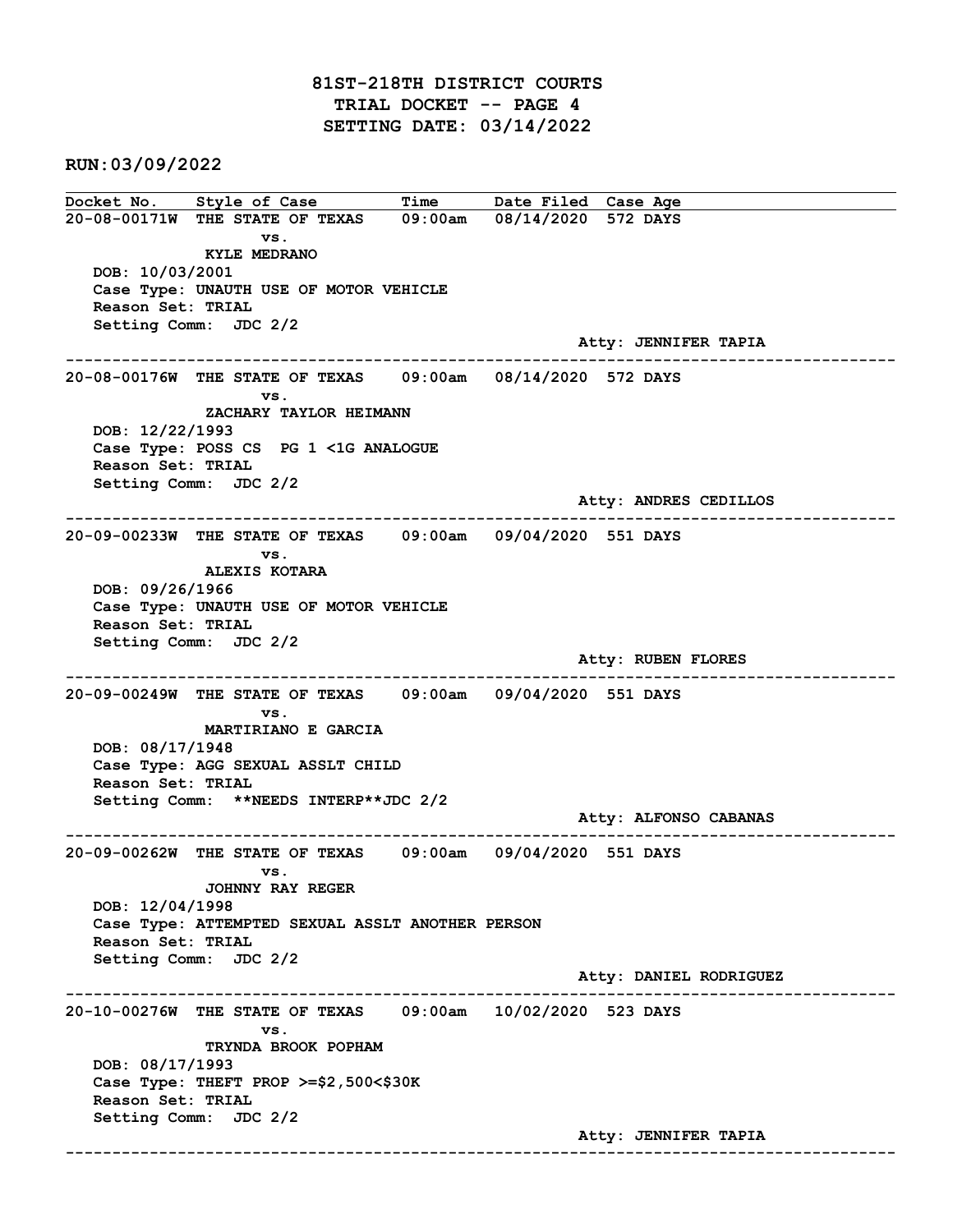# 81ST-218TH DISTRICT COURTS TRIAL DOCKET -- PAGE 5 SETTING DATE: 03/14/2022

RUN:03/09/2022

Docket No. Style of Case Time Date Filed Case Age 20-10-00277W THE STATE OF TEXAS 09:00am 10/02/2020 523 DAYS vs. TRYNDA BROOK POPHAM DOB: 08/17/1993 Case Type: ENGAGING IN ORGANIZED CRIMINAL ACTIVITY Reason Set: TRIAL Setting Comm: JDC 2/2 Atty: JENNIFER TAPIA ------------------------------------------------------------------------------------------------------------------------ 20-11-00291W THE STATE OF TEXAS 09:00am 11/06/2020 488 DAYS vs. STUART FRASER DOB: 02/27/1976 Case Type: ASSAULT PEACE OFFICER/JUDGE Reason Set: TRIAL Setting Comm: JDC 2/2 Atty: EDWARD SHAUGHNESSY ------------------------------------------------------------------------------------------------------------------------ 21-01-00007W THE STATE OF TEXAS 09:00am 01/28/2021 405 DAYS vs. ALEXIS KOTARA DOB: 09/26/1996 Case Type: MAN DEL CS PG 1 <1G ANALOGUE Reason Set: TRIAL Setting Comm: JDC 2/2 Atty: RUBEN FLORES ------------------------------------------------------------------------------------------------------------------------ 21-01-00014W THE STATE OF TEXAS 09:00am 01/28/2021 405 DAYS vs. RYAN L. PARKER DOB: 01/04/1998 Case Type: POSS CS PG 1 >= 1G<4G ANALOGUE Reason Set: TRIAL Setting Comm: JDC 2/2 Atty: MONICA KHIRALLAH ------------------------------------------------------------------------------------------------------------------------ 21-01-00017W THE STATE OF TEXAS 09:00am 01/28/2021 405 DAYS vs. CODY M. SHAW DOB: 02/03/1998 Case Type: POSS CS PG 2 <1G ANALOGUE Reason Set: TRIAL Setting Comm: JDC 2/2 Atty: NINFA CARRILLO ------------------------------------------------------------------------------------------------------------------------ 21-01-00027W THE STATE OF TEXAS 09:00am 01/28/2021 405 DAYS vs. FRANCISCO J. LOZOYA DOB: 10/22/1978 Case Type: AGG ASSLT W/DEADLY WEAPON Reason Set: TRIAL Setting Comm: JDC 2/2 Atty: MONICA KHIRALLAH ------------------------------------------------------------------------------------------------------------------------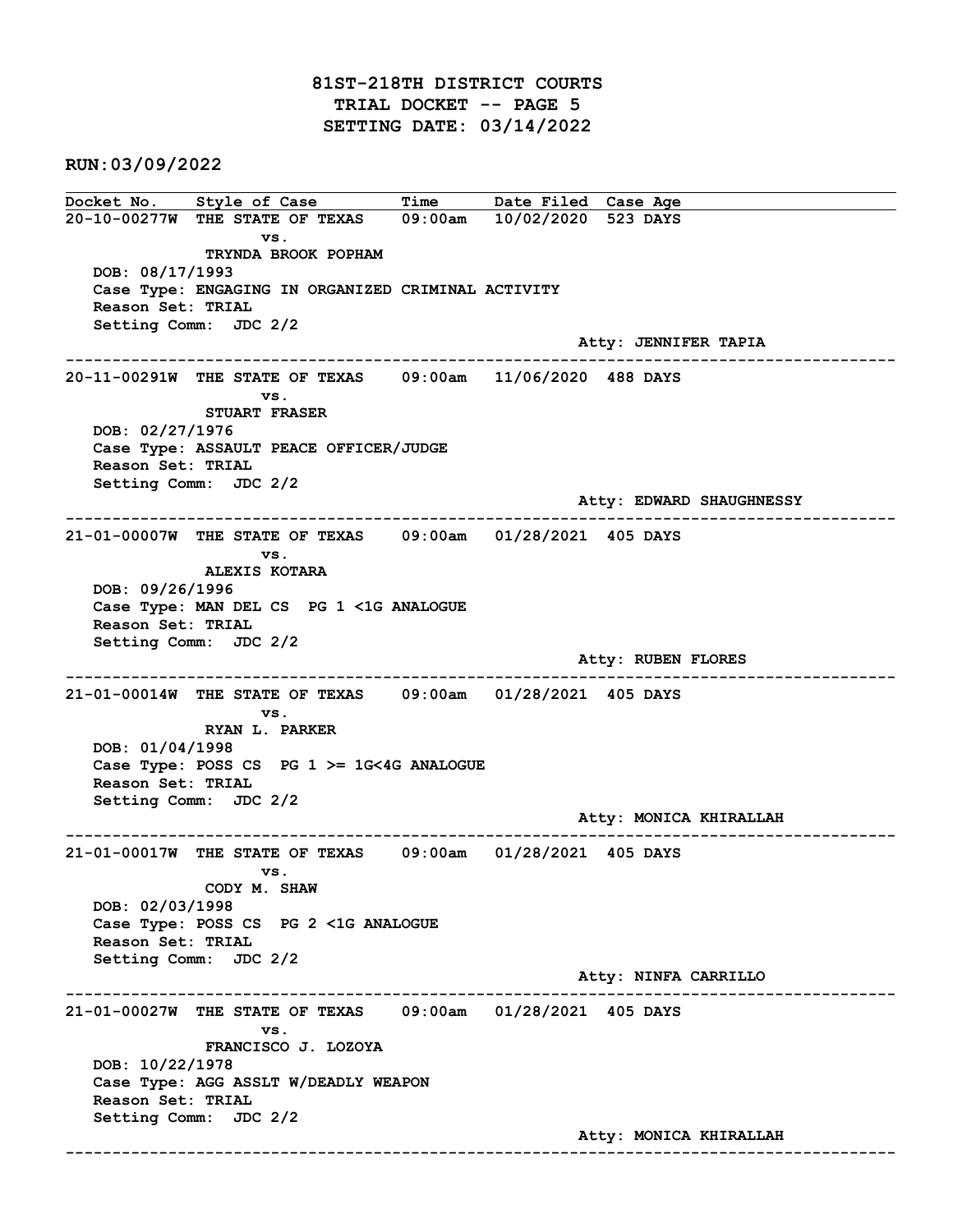# 81ST-218TH DISTRICT COURTS TRIAL DOCKET -- PAGE 6 SETTING DATE: 03/14/2022

RUN:03/09/2022

Docket No. Style of Case Time Date Filed Case Age 21-03-00059W THE STATE OF TEXAS 09:00am 03/26/2021 348 DAYS vs. CHRISTOPHER SMITH DOB: 01/10/1985 Case Type: SEXUAL ASSAULT Reason Set: TRIAL Setting Comm: JDC 2/2 Atty: DANIEL RODRIGUEZ ------------------------------------------------------------------------------------------------------------------------ 21-03-00061W THE STATE OF TEXAS 09:00am 03/26/2021 348 DAYS vs. DENISE DIAZ DOB: 04/03/1991 Case Type: INJ TO CHILD RECK BI Reason Set: TRIAL Setting Comm: JDC 2/2 Atty: DANIEL RODRIGUEZ ------------------------------------------------------------------------------------------------------------------------ 21-03-00067W THE STATE OF TEXAS 09:00am 03/26/2021 348 DAYS vs. DAVID MARROQUIN SR DOB: 04/28/1969 Case Type: POSS CS PG 1 <1G Reason Set: TRIAL Setting Comm: JDC 2/2 Atty: EDWARD ADAMS ------------------------------------------------------------------------------------------------------------------------ 21-03-00070W THE STATE OF TEXAS 09:00am 03/26/2021 348 DAYS vs. MARTIN PEREZ DOB: 10/16/1964 Case Type: DRIVING WHILE INTOXICATED 3RD OR MORE Reason Set: TRIAL Setting Comm: JDC 2/2 Atty: EDWARD SHAUGHNESSY ------------------------------------------------------------------------------------------------------------------------ 21-04-00084W THE STATE OF TEXAS 09:00am 04/16/2021 327 DAYS vs. BRANDON LEE BRILL DOB: 10/26/2001 Case Type: AGG ASSAULT DATE/FAMILY/HOUSE W/WEAPON Reason Set: TRIAL Setting Comm: JDC 2/2 Atty: DANIEL RODRIGUEZ ------------------------------------------------------------------------------------------------------------------------ 21-05-00101W THE STATE OF TEXAS 09:00am 05/14/2021 299 DAYS vs. ERIKA SANCHEZ DOB: 05/10/1994 Case Type: UNAUTH USE OF MOTOR VEHICLE Reason Set: TRIAL Setting Comm: JDC 2/2 Atty: TRLA PDO ------------------------------------------------------------------------------------------------------------------------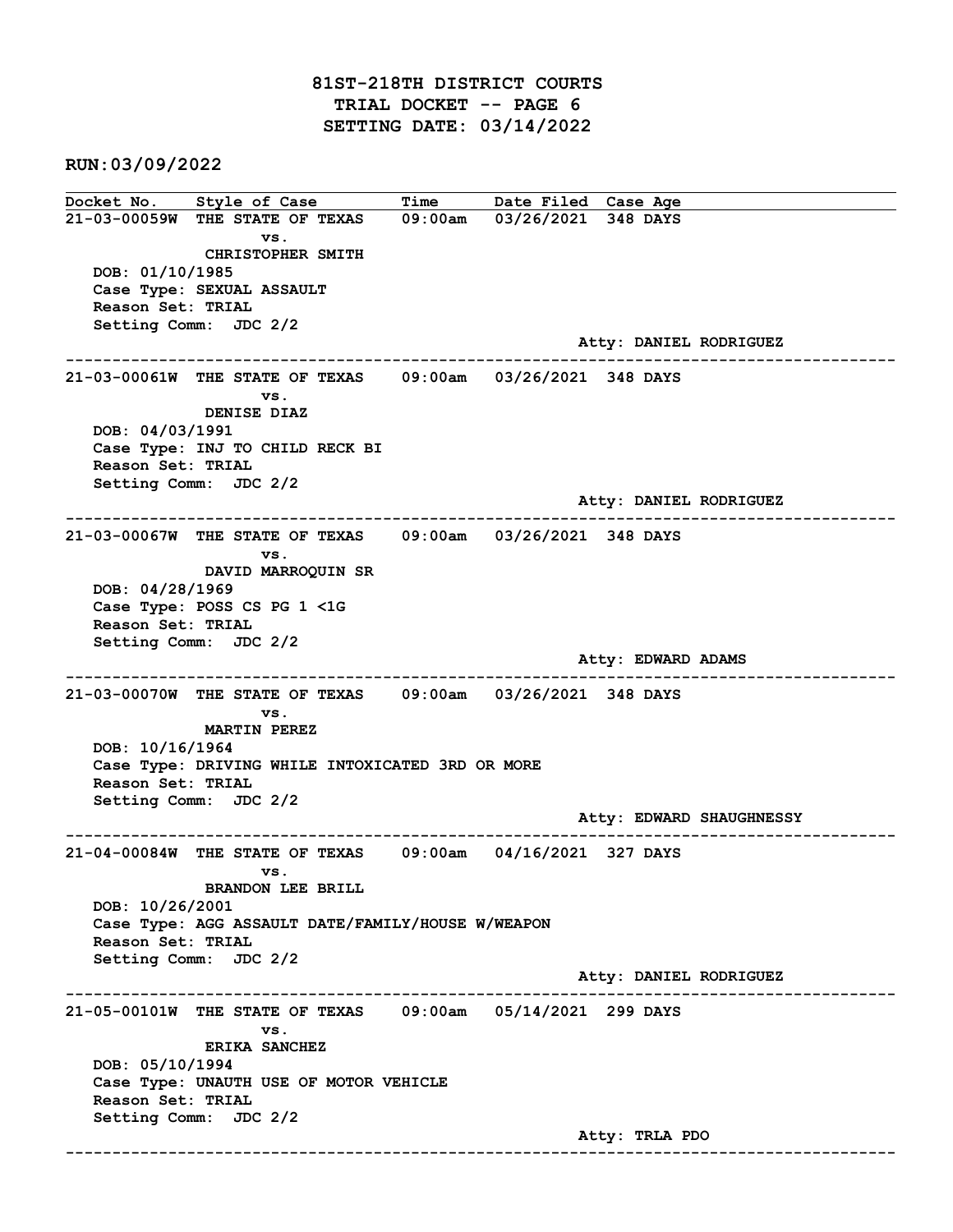# 81ST-218TH DISTRICT COURTS TRIAL DOCKET -- PAGE 7 SETTING DATE: 03/14/2022

RUN:03/09/2022

Docket No. Style of Case Time Date Filed Case Age 21-05-00106W THE STATE OF TEXAS 09:00am 05/14/2021 299 DAYS vs. STEPHEN FASCHINGBAUER DOB: 10/21/1962 Case Type: INJURY CHILD/ELDERLY/DISABLE W/INT BODILY INJ Reason Set: TRIAL Setting Comm: JDC 2/2 Atty: STEPHEN BARRERA ------------------------------------------------------------------------------------------------------------------------ 21-05-00112W THE STATE OF TEXAS 09:00am 05/14/2021 299 DAYS vs. ROBERT TEJADA JR DOB: 05/06/1985 Case Type: ASSAULT FAM/HOUSE MEM IMPEDE BREATH/CIRCULAT Reason Set: TRIAL Setting Comm: JDC 2/2 Atty: STEPHEN BARRERA ------------------------------------------------------------------------------------------------------------------------ 21-08-00154W THE STATE OF TEXAS 09:00am 08/13/2021 208 DAYS vs. KAREN IVEY DOB: 08/08/2002 Case Type: MAN DEL CS PG 1 >=4G<200G Reason Set: TRIAL Setting Comm: JDC 2/2 Atty: TRLA PDO ------------------------------------------------------------------------------------------------------------------------ 21-08-00155W THE STATE OF TEXAS 09:00am 08/13/2021 208 DAYS vs. KAREN IVEY DOB: 08/08/2002 Case Type: MAN DEL CS PG 1 >=4G<200G Reason Set: TRIAL Setting Comm: JDC 2/2 Atty: TRLA PDO ------------------------------------------------------------------------------------------------------------------------ 21-08-00160W THE STATE OF TEXAS 09:00am 08/13/2021 208 DAYS vs. CHARLES ALEXANDER DOB: 01/28/1957 Case Type: MAN DEL CS PG 1 <1G Reason Set: TRIAL Setting Comm: JDC 2/2 Atty: TRLA PDO ------------------------------------------------------------------------------------------------------------------------ 21-08-00161W THE STATE OF TEXAS 09:00am 08/13/2021 208 DAYS vs. CHARLES ALEXANDER DOB: 01/28/1957 Case Type: MAN DEL CS PG 1 >=1G<4G Reason Set: TRIAL Setting Comm: JDC 2/2 Atty: TRLA PDO ------------------------------------------------------------------------------------------------------------------------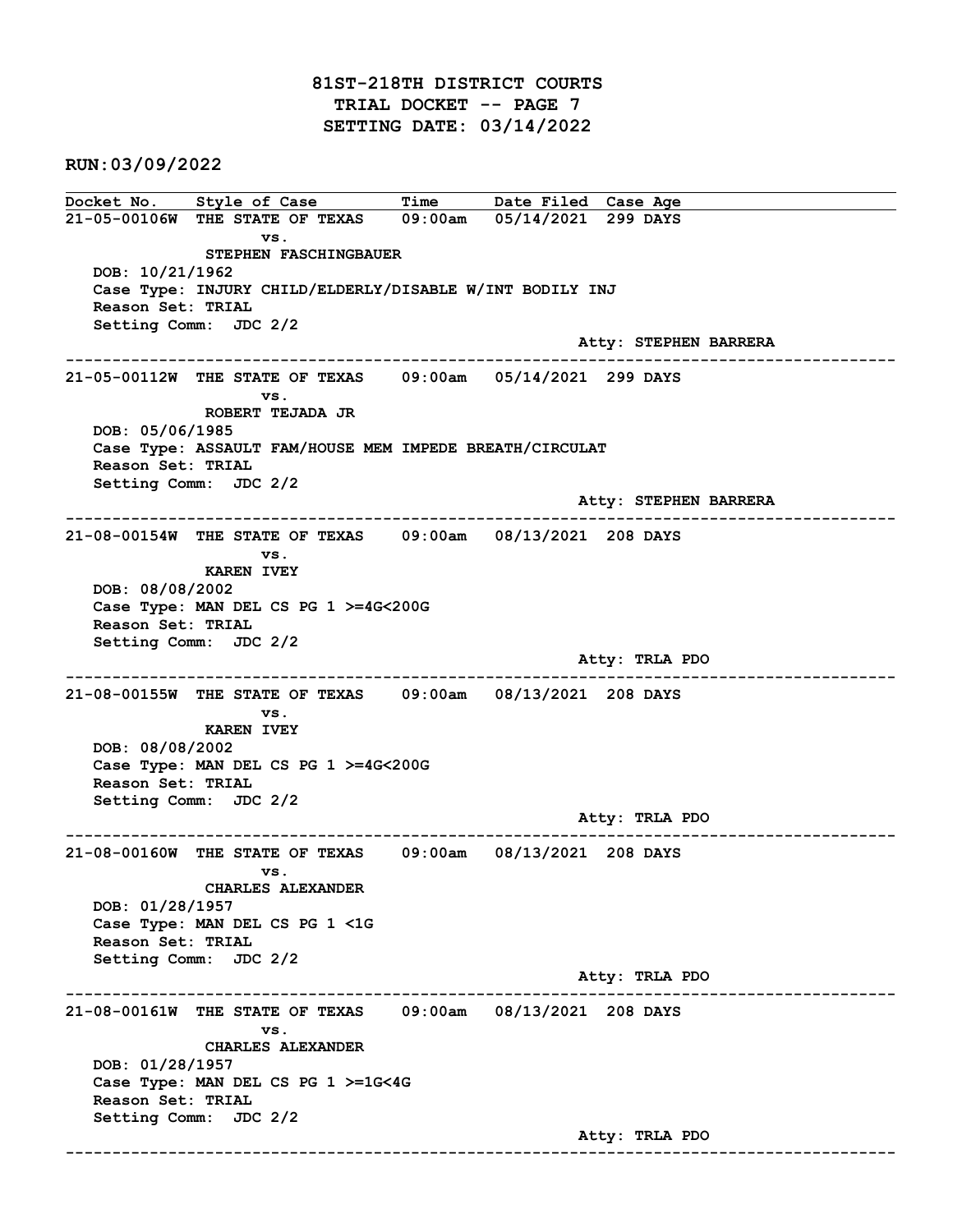# 81ST-218TH DISTRICT COURTS TRIAL DOCKET -- PAGE 8 SETTING DATE: 03/14/2022

RUN:03/09/2022

Docket No. Style of Case Time Date Filed Case Age 21-08-00163W THE STATE OF TEXAS 09:00am 08/13/2021 208 DAYS vs. BRANDON LEE BRILL DOB: 10/26/2001 Case Type: SEXUAL ASSAULT Reason Set: TRIAL Setting Comm: JDC 2/2 Atty: DANIEL RODRIGUEZ ------------------------------------------------------------------------------------------------------------------------ 21-08-00173W THE STATE OF TEXAS 09:00am 08/13/2021 208 DAYS vs. MONICA SALAZAR DOB: 08/01/1978 Case Type: MAN DEL CS PG 1 >=4G<200G Reason Set: TRIAL Setting Comm: JDC 2/2 Atty: TRLA PDO ------------------------------------------------------------------------------------------------------------------------ 21-08-00174W THE STATE OF TEXAS 09:00am 08/13/2021 208 DAYS vs. BERNELL TURNER DOB: 09/15/1952 Case Type: MAN DEL CS PG 1 >=1G<4G Reason Set: TRIAL Setting Comm: JDC 2/2 Atty: TRLA PDO ------------------------------------------------------------------------------------------------------------------------ 21-09-00176W THE STATE OF TEXAS 09:00am 09/03/2021 187 DAYS vs. JAYDEN ALVAREZ DOB: 08/16/1999 Case Type: MAN DEL CS PG 1 >=1G<4G Reason Set: TRIAL Setting Comm: JDC 2/2 Atty: TRLA PDO ------------------------------------------------------------------------------------------------------------------------ 21-11-00220W THE STATE OF TEXAS 09:00am 11/12/2021 117 DAYS vs. KAREN MICHELLE IVEY DOB: 08/08/2002 Case Type: MAN DEL CS PG 1 >=4G<200G Reason Set: TRIAL Setting Comm: JDC 2/2 Atty: TRLA PDO ------------------------------------------------------------------------------------------------------------------------ 21-11-00230W THE STATE OF TEXAS 09:00am 11/12/2021 117 DAYS vs. BERNELL TURNER DOB: 09/15/1952 Case Type: MAN DEL CS PG 1 >=1G<4G Reason Set: TRIAL Setting Comm: JDC 2/2 Atty: TRLA PDO ------------------------------------------------------------------------------------------------------------------------